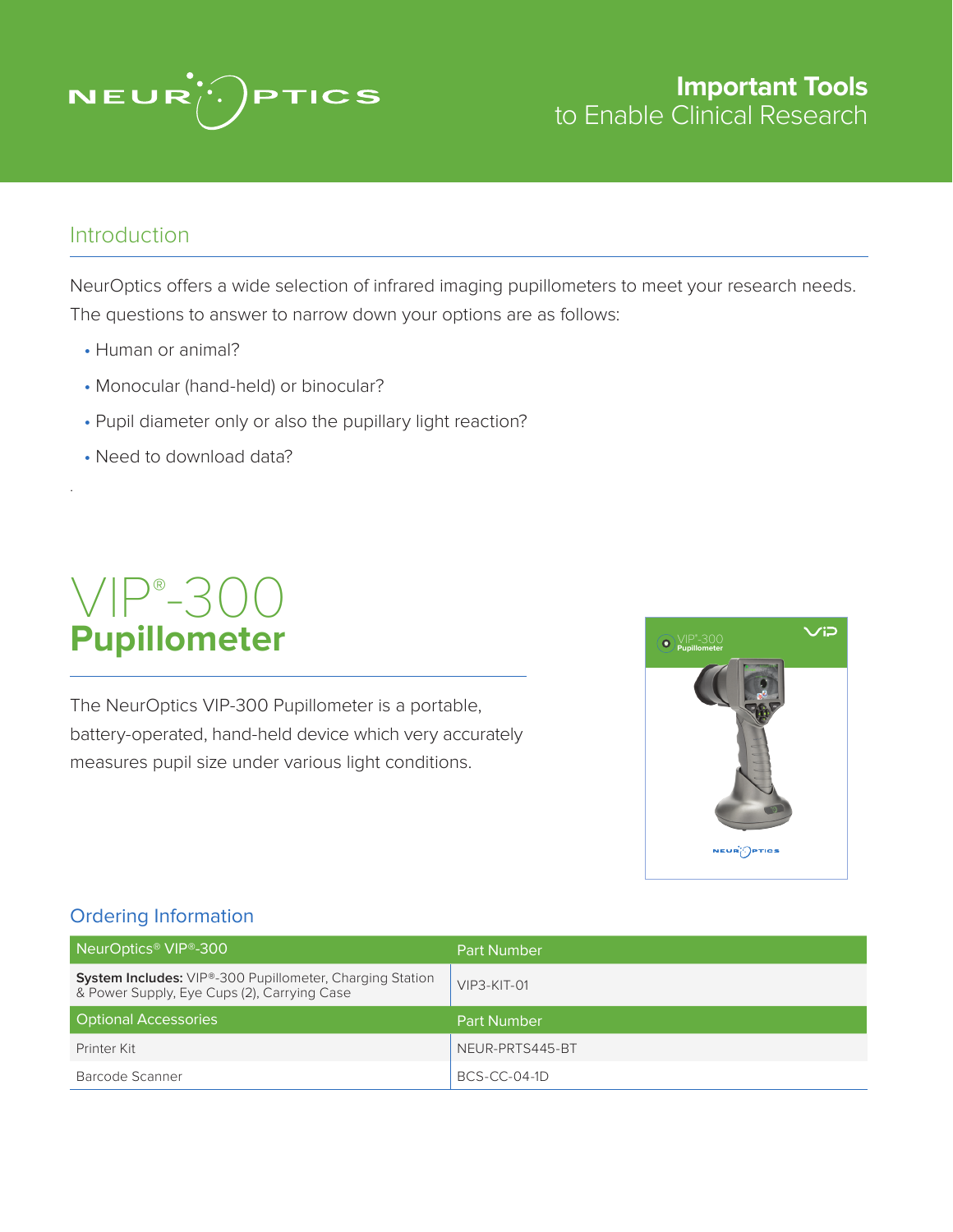# PLR® -3000 **Pupillometer**

The PLR-3000 Pupillometer is a portable, battery operated, hand-held device which quickly and accurately measures pupil size and the pupillary light reflex. Used by researchers at leading universities, pharmaceutical companies, and contract research organizations worldwide, the PLR-3000 is an important research tool.



#### Ordering Information

| NeurOptics <sup>®</sup> PLR <sup>®</sup> -3000                                                                  | <b>Part Number</b> |
|-----------------------------------------------------------------------------------------------------------------|--------------------|
| <b>System Includes: PLR®-3000 Pupillometer, Charging Station</b><br>& Power Supply, Eye Cups (2), Carrying Case | PLR3-KIT-01        |
| <b>Optional Accessories</b>                                                                                     | <b>Part Number</b> |
| Printer Kit                                                                                                     | NEUR-PRTS445-BT    |
| Barcode Scanner                                                                                                 | $BCS-CC-04-1D$     |

# DP-2000 **Pupillometer**

The DP-2000 Pupillometer is a binocular, multi-chromatic (white, green, blue and red) system which stimulates direct, consensual, or both eyes simultaneously. The DP-2000 is a very sophisticated research tool for many applications.



#### Ordering Information

| NeurOptics® DP-2000 Pupillometer and Laptop             | <b>Part Number</b> |
|---------------------------------------------------------|--------------------|
| <b>System Includes:</b> DP-2000 Pupillometer and Laptop | DP-2000-KIT-01     |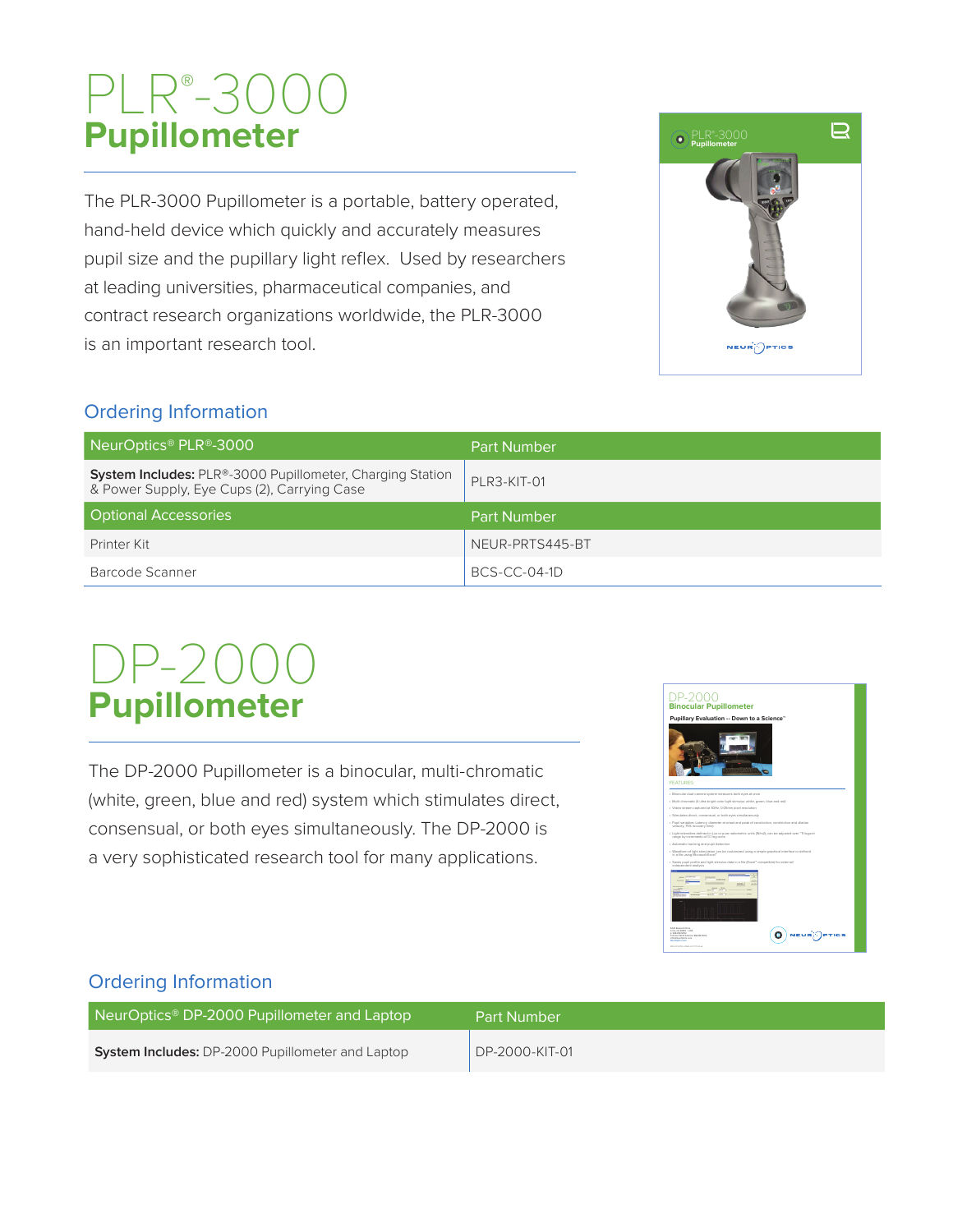# A-2000 **Small Animal Pupillometer**

The A-2000 Pupillometer is a binocular, multi-chromatic (white, green, blue and red) system which stimulates direct, consensual, or both eyes simultaneously. The device is designed to be used with a variety of animals including rodents, rabbits, and other animals with similar pupils.



#### Ordering Information

| NeurOptics <sup>®</sup> A-2000 Small Animal Pupillometer | Part Number   |
|----------------------------------------------------------|---------------|
| <b>System Includes:</b> A-2000 Pupillometer and Laptop   | A-2000-KIT-01 |